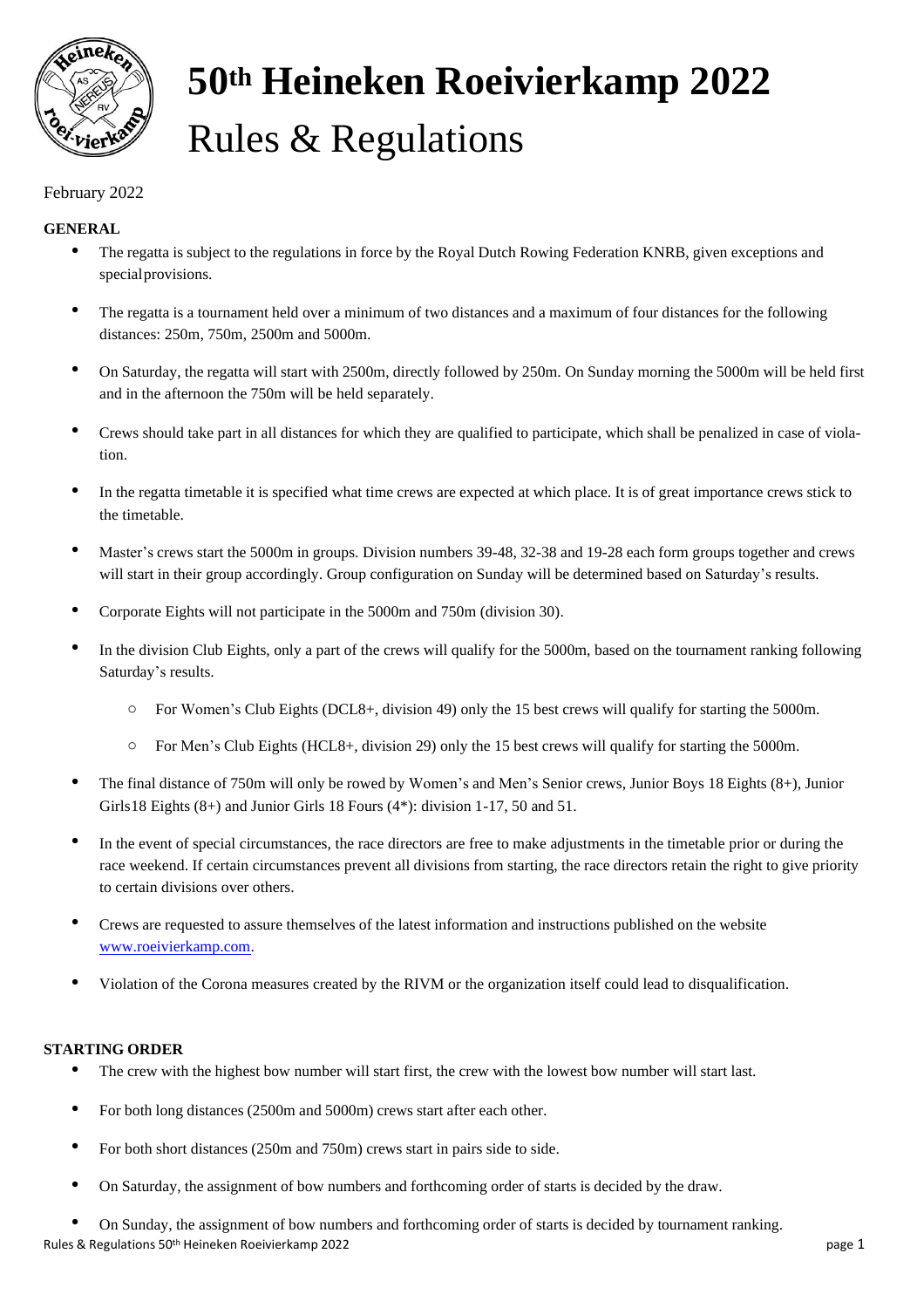• The regatta management remains its right to adapt to its own discretion the order of starts and pairing of crews for the 250m and 750m.

#### **STARTINGPROCEDURE 2500 METER AND 5000 METER**

- All participating crews should be located behind the start line 5 minutes prior to the first start. If arriving too late, in case of the 2500m your crew will be stopped 5 minutes prior to the first start at the Rozenoordbridge. For the 5000m, your crew will be stopped at the Rozenoordbridge 15 minutes prior to the first start. If you show up late, there is a risk of being disqualified, excluded from the race.
- The starting procedure is as follows: crews row light paddle up to the starting area and accelerate from there to meet their racing speed. The starting line will be passed at racing speed. Crews start after each other.
- The time difference between crews at the start is 15 seconds.
- The time difference between different divisions is 30 seconds.
- Every crew should take its own responsibility to be within reach of the starting area on time.
- The exact time difference at the start is recorded on the starting line. Penalty points may be assigned if the time differenceat the start exceeds 20 seconds or is below 10 seconds.
- The race directors remain the right to adapt the time difference at the start between crews to its own discretion.

## **2500 METER FOLLOWED BY 250 METER**

- After passing the finish line for the 2500m course, crews will proceed starboard side towards the city center at slow speed.
- In the area between rowing clubs ASR Nereus and KARZV de Hoop crews should find their opposing crew and pairs shouldbe formed.
- At all times, follow instructions by umpires and officials.
- Crews continue beyond the Ceintuurbaanbridge up to the turning point. Here, pairs round the turning point while dividing lanes together based on their bow numbers and continue towards the starting area for the 250m.

#### **STARTING PROCEDURE 250 METER AND 750 METER**

- Crews will start in pairs.
- In case the number of crews within a division is uneven, the crew with highest bow number will race alone in the star-board lane.
- Crews with uneven bow numbers will start on starboard-side, even numbers on bowside.
- Race finish times will be recorded individually for each crew.
- Crews approach the start side-to-side. An official will direct crews to and decides when crews can accelerate towards the start. Make sure to follow all instructions by officials immediately and correctly! The starting line should be passed at racing speed.
- The difference at the start between subsequent pairs is 20 seconds.
- In case of extreme weather conditions, the starting procedure may be subject to change.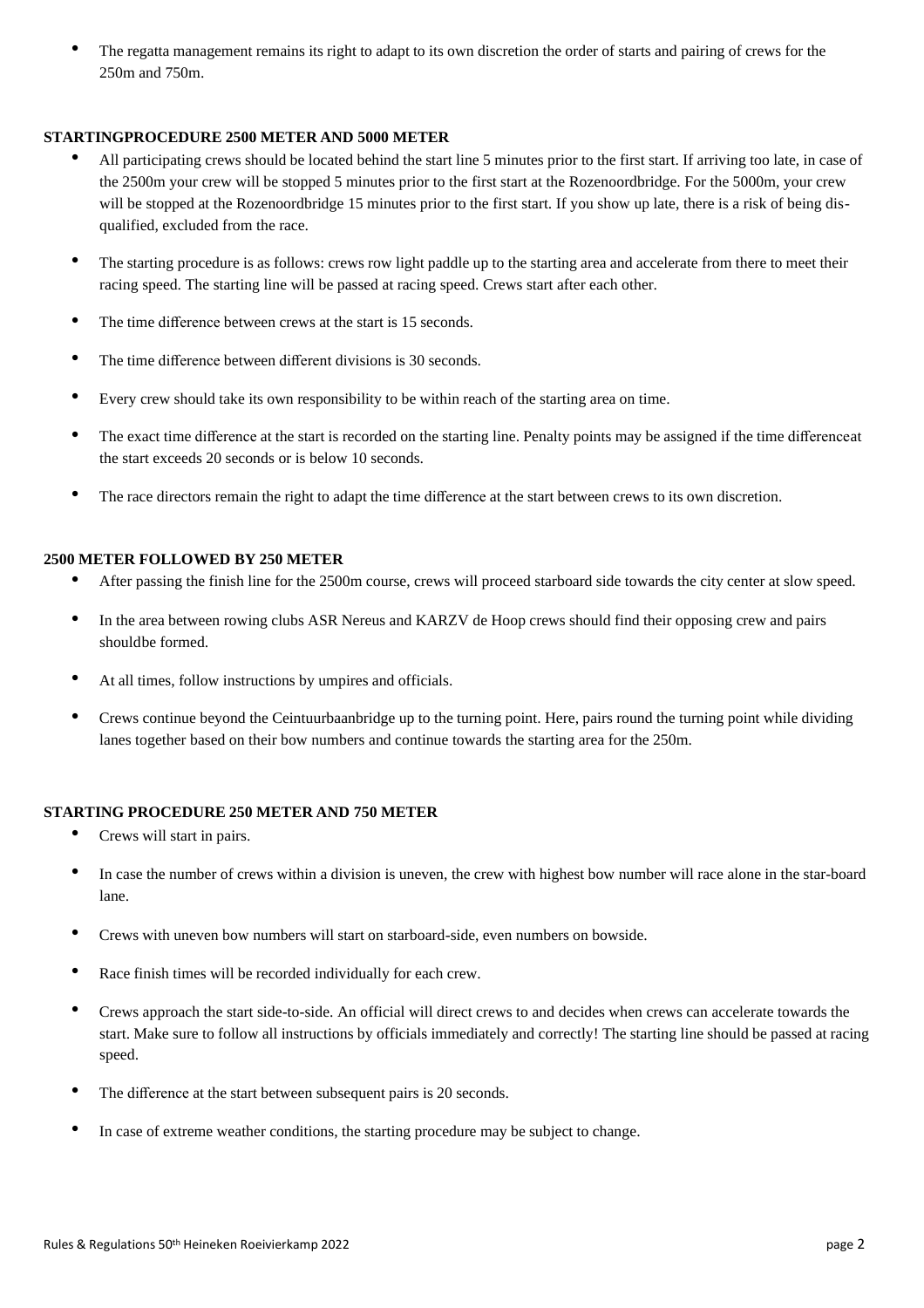#### **750 METER**

- The final distance on Sunday 750m will be solely raced by Men's and Women's Senior crews, Junior Boys 18 8+, Junior Girls18 8+ and Junior Girls 4\*: divisions 1 -17, 50 and 51.
- The highest bow numbers gather closest to KARZV de Hoop, the lowest gather further out of the city near Berlagebrug and beyond; all crews divided in five zones all together.
- In front of rowing club 'de Hoop' pairs are made. The uneven bow numbers start starboard-side and even numbers on bowside.
- Follow instructions from officials and continue towards the city center. Pairs will be called upon to pass by KARZV de Hoop. Crews will pass KARZV de Hoop in pairs at slow speed (light paddle).
- Crews continue beyond the Ceintuurbaanbridge up to the turning point. Here, pairs round the turning point while dividing lanes together based on their bow numbers and continue towards the starting area for the 750m.

## **COXSWAINS INFORMATION**

Coxswains can find a coxswain's presentation on [www.roeivierkamp.com,](http://www.roeivierkamp.com/) which should be viewed beforehand and is obligatory. Besides, there will be a chance to ask questions on Friday evening, prior to the event. It is strongly recommended to thoroughly study the presentation. The time and location for questions will be communicated on the website.

## **BOWNUMBERS, STICKERS AND HARDBOARD NUMBER**

- For each crew, a set of numbers consists of three bow numbers and one hardboard number.
- For each distance, a different set of numbers is required, except for the 2500m/250m on Saturday (the 250m is directly rowed consecutive after the 2500m).
- All issues concerning bow numbers and hardboard numbers including collection and return are settled at the officebox on the regatta terrain close to the boathouse of rowing club ASR Nereus. The officebox can be found on the other side of the water across from Nereus. For the exact location, see the maps provided on the website and on the regatta terrain.
- For collection of a set of bow numbers and hardboard number on Saturday a deposit of  $\epsilon$ 20,- is required. Checks and paycards are not accepted. Your total deposit will be refunded when handing in three bow numbers and your hardboard number after the event. Per missing hardboard number, the regatta management has the right to remain €10,-. In case of two or more not returned cardboard numbers we can unfortunately not refund your deposit.
- Saturday:
	- o Bow numbers and hardboard number for the 2500m/250m are to be collected on Saturday morning. This is possible from 2 hours before the start. Please find the regatta timetable for more information.
- Sunday:
	- o New bow numbers and the hardboard number should be switched on Sunday from two hours prior to the start of the race. This goes for both 5000m and 750m. Please find the regatta timetable for more information.
	- o All hardboard numbers should be returned on Sunday by 19.00 the latest.
- Every crew receives three bow numbers and a hardboard number. Coxswains and bow seat should wear bow numbers visible on the back on their rowing jacket when approaching the start as well as on race clothing/rowing suit during the race for the bow seat. Each crew's bow number should therefore be clearly visible on the back of the bow seat when approaching, during and after the race. Also, each boat should be mounted with a hardboard number.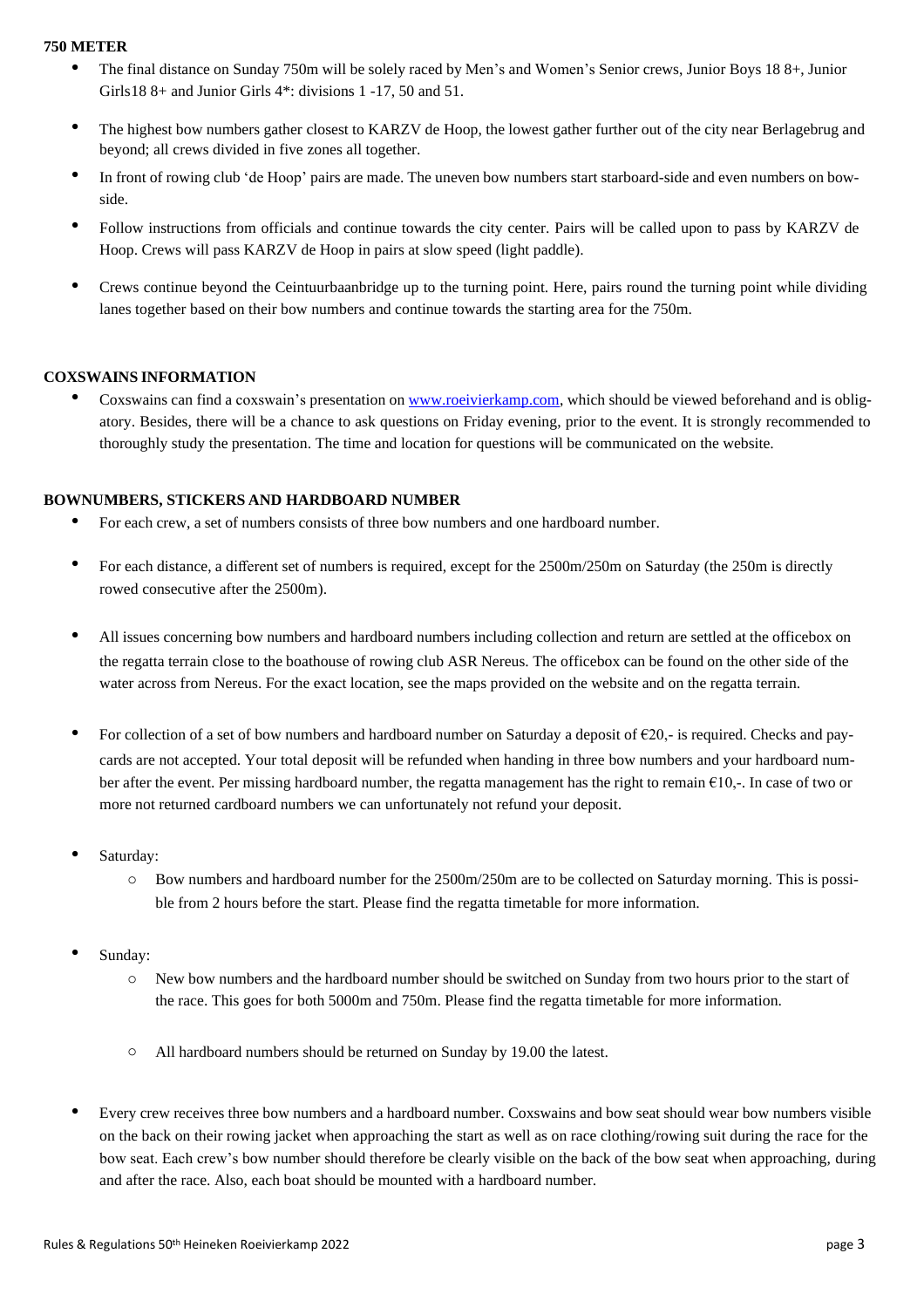• Starting with an incorrect bow number or hardboard number could lead to disqualification, as could starting without any bow number.

#### **APPROACHING AND OVERTAKING BETWEEN CREWS**

• For long distances 2500m and 5000m during the entire race it is allowed to overtake on starboard as well as port board. During 2500m and 5000m races, it is allowed to approach and overtake on both port- and starboard side. An approaching crew in these regulations is considered to be a boat for which the bowtip has levelled with the rear tip of the to be overtaken boat. The approaching and approached positions end as soon as there is light in between both boats and both boats areable of maneuvering freely again. The crew approached is obliged to give the approaching crew right of way sufficiently to continue its course unhindered. An overtaken crew may not take a course that unnecessary lengthens the course of the overtaking crew. In the case three or more crews come into a side-to-side situation, then all crews must change their coursesuch that the fastest crew is given right of way and is able of continuing without hindrances. In case this is violated, penaltypoismay be assigned.

## **PROTESTS, COLLISION AND MATERIAL FAILURE**

- Protests concerning irregularities during a long-distance race (2500m or 5000m) can be communicated by raising a hand during or soon after the irregularity and should also be communicated by the coxswain when passing the finish line. Protests are recorded by umpires on the riverbanks. A crew's representative should report with the secretariat at ASR Nereus right after the distance race, at latest an hour after finishing at the race secretariat. Later protests will not be taken into account. The crew responsible for the irregularitycan be excluded from one or more distances or may be assigned penalty points.
- Protests concerning irregularities during a short distance race (250m or 750m) can be communicated by raising a hand during or soon after the irregularity and should also be communicated by the coxswain when passing the finish line. Directly after passing the finish line, the crew protesting should moor at the Berlagebrug pontoons opposite of ASR Nereus. At the pontoons, a race leader shall receive the protest. You will remain on the water waiting for the umpires' decision. In case the protest is granted, the crew can do a restart. This will as far as possible take place within 20min following the irregularity and absolutely no later. The protesting crew should stay on the water! Later protests will not lead to a restart for the respective distance. The crew responsible for the irregularity can be excluded from one or more distances or may be assigned penalty points.
- Collision (crash) should be prevented by all means. Crews responsible may be excluded from starting or disqualified.
- Only material failure allows for a restart in case taking place during the 250m and 750 and in case the race progression allows for this. Restarts are only possible directly after a cohort.
- Decisions concerning disqualifications or restarts are taken by an umpire after consultation with the race directors.
- Approval of finishing time results is done by umpires after hearing the head of timekeeping. Protests concerning a crew's assigned finishing times should be submitted with the secretary in writing.
- Protest on the basis of provisional results is not possible.

#### **PENALTY POINTS**

In exception to the general rules and regulations by the KNRB (Royal Dutch Rowing Federation) no time penalties, but penalty points are assigned. The jury is able of assigning ¾ penalty points, which equals 15 seconds for the distance of 5000m.

#### **THE COURSE**

• The area preceding the start (starting area) is specified for all distances with two large buoys on either side of the course. The finish line for all distances is in front of ASR Nereus and is marked by a banner above the finish line (given weather conditions allow). The course for both 250m and 750m is marked by buoys on both sides. The lane for returning back to rowingclubs RIC, Skoll and Willem3 passes through the eastern arch of the Utrechtsebridge. This lane is marked and a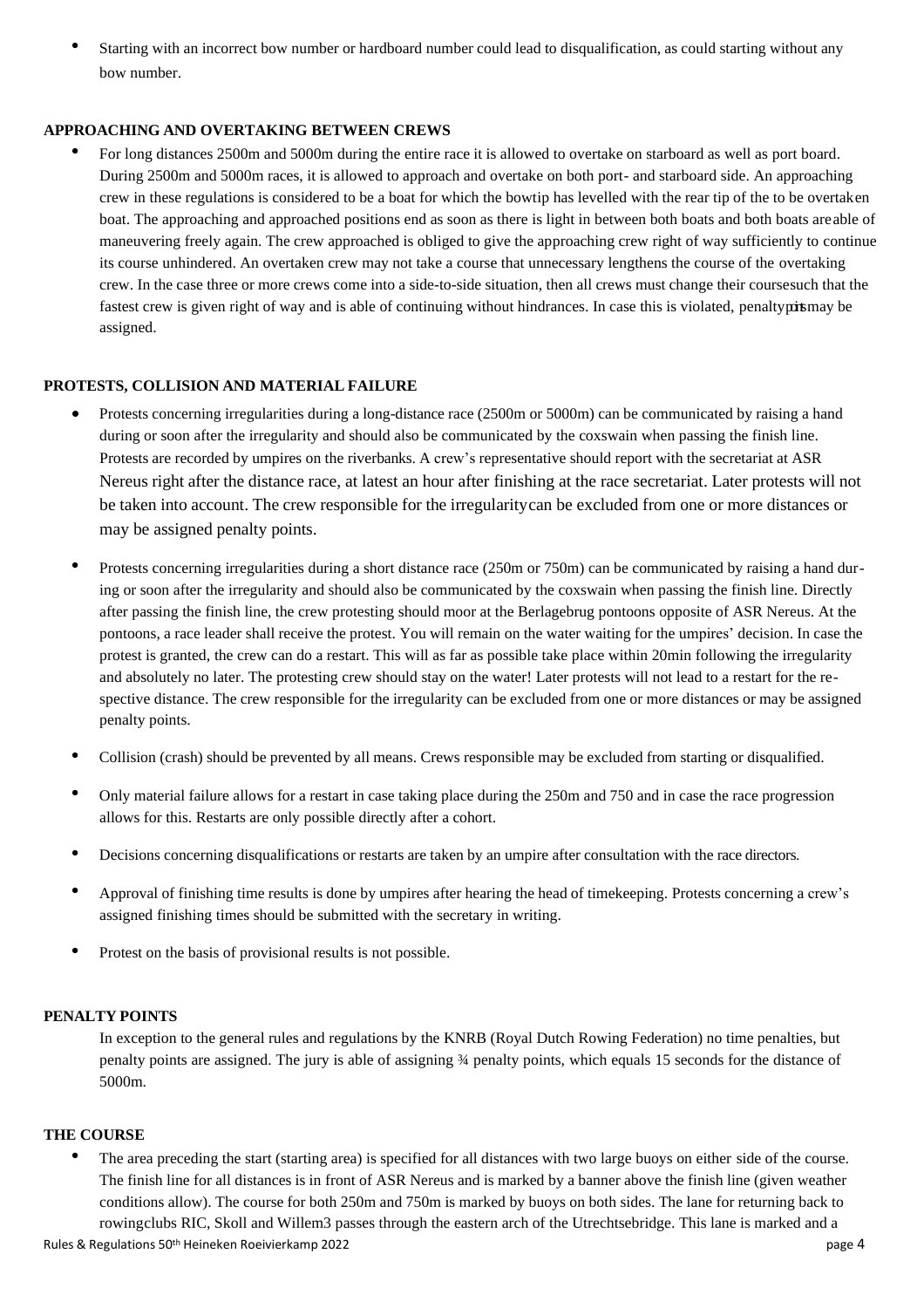prohibited zone during the race. Crews are obliged to use the bridge arches depicted with signs showing green arrows. In case a crew uses the middle arch of the Berlagebridge at the end the race, it should finish east of the finish barge. Although this lane is not marked as a finish, it is considered a valid finish.

## **TIMEKEEPING**

• Results for all distances are recorded on time basis. For every crew a finishing time will be specified up to tenths of a second. The calculation for total number of points for tournament purposes is done by regressing all finishing times to 250m. Tournament points are based upon finishing times measured by tenths of a second, but are awarded up to a thousandth of a second.

## **CORRECTING FOR MIXED-BUSINESS EIGHTS**

• For Mixed Business Eights, finishing times will be corrected by 1,25% per female crew member. The basis for this is the difference of 35,7 seconds between world-records Men's and Women's Eights. Thus, for a comparison a female crew should becorrected for by 10,03%, which breaks down to 1,25% per female crew member.

## **WEIGH-IN**

• For Lightweight rowers as well as coxswains (divisions 1-17, 50 and 51), a weigh-in is only held and required on Saturday. For coxswainstaking part in divisions 18 - 49 a weigh-in is not required.

## • **Lightweights**

The weigh-in takes place in the gym of ASR Nereus from 2 to 3 hours prior to the start of the race. For men's crews, the average weight within crews shall not exceed 70.0 kg, the weight for each individual crew member shall not exceed 72.5 kg. For women's crews, the average weight within crews shall not exceed 57.0 kg, the weight for each individual crew member shall not exceed 59 kg.

An exception of what is written above, a male rower and female rower respectively in the the time period of January 31 till April first in the beginners- or freshmen divisions, are weighed in when they, wearing a rowing official rowing outfit, do not weigh above 72,5 kg and 59,0 kg, respectively. For this category the average weight of the entire crew does not apply.

Crews that are not able to weigh in are not allowed to start in their own division or start in their own division out of competition.

#### • **Coxswains**

All crews may have either male or female coxswains. The weigh-in (only for divisions 1-17, 50 and 51) takes place from 2 to 1 hours inthe gym of ASR Nereus prior to the start of the race. Weigh-in requirements are in accordance with the criteria in the KNRBregulations article 7, which for coxswains is 55,0 kg.

#### **WINNERS**

- Per distance the winning crew is that which achieves the fastest time for its division. The tournament is won by the crew having the lowest total of points for all applying distances (4 cq. 3 distances). Winners of the tournament are awarded tournament medals. These medals can be collected up to one hour after the prize ceremony.
- In case of ex aequo, the crew with the fastest sum of finishing times for both the long distances (2500m and 5000m) wins.

## **OBSTRUCTION FOR REGULAR SHIPPING**

- During the weekend of the regatta, it is not allowed to practice in the entire racing area.
- During the weekend of the regatta, ships and non-motorized boats not taking part in the regatta will not be allowed on the course of the race at the following times:
	- o Saturday March 12th, 2022
		- 9:00 12:15 (Torontobridge "Het Kalfje")